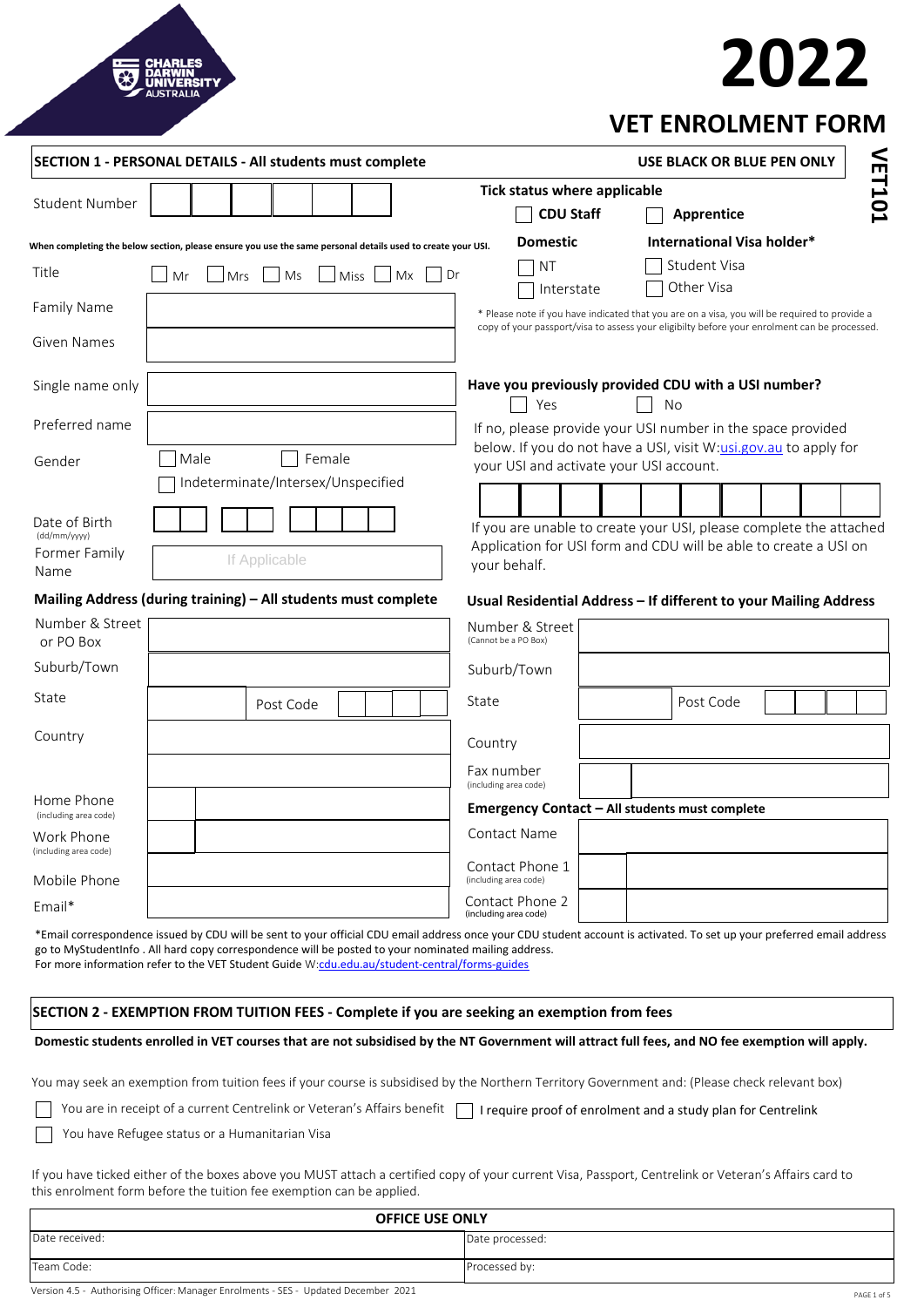# **SECTION 3 - Credit Transfer (CT) or Recognition of Prior Learning (RPL)**

**Credit Transfer** - Charles Darwin University as a Registered Training Organisation (RTO) recognises the Australian Quality Framework qualifications and Statements of Attainment issued by other Australian RTO's. If you are seeking a Credit Transfer please complete the [VET110 - Application for Credit Transfer](https://www.cdu.edu.au/current-students/student-admin/forms-guides) form available at W:[cdu.edu.au/student-central/forms-guides](https://www.cdu.edu.au/student-central/forms-guides).

**Recognition of Prior Learning (RPL) -** The University offers RPL as a form of assessment, if you think you may qualify, please go to W[:cdu.edu.au/study/rpl-expression-of-interest](https://www.cdu.edu.au/study/rpl- expression-of-interest) to submit an expression of interest.

# **SECTION 4 - COURSE DETAILS – Must be completed with a Team Leader/Delegate at the time of enrolment**  Course code  $\begin{array}{|c|c|c|c|c|}\n\hline\n\end{array}$  Commencing course in TP1  $\begin{array}{|c|c|c|c|}\n\hline\n\end{array}$  TP3  $\begin{array}{|c|c|c|c|}\n\hline\n\end{array}$  TP4

| Course name                              |                                                                    |           |                |            |
|------------------------------------------|--------------------------------------------------------------------|-----------|----------------|------------|
| Unit Set Descriptor                      |                                                                    |           |                |            |
| Course mode                              | External<br>Internal                                               | Mixed     | Team code      |            |
|                                          | Campus where most of your studies in this course will be delivered |           |                |            |
| Alice Springs                            | Casuarina                                                          | Jabiru    | Katherine Town | Waterfront |
| Katherine Rural                          | Palmerston                                                         | Nhulunbuy | Tennant Creek  |            |
| Other delivery location (please specify) |                                                                    |           |                |            |

#### **SECTION 5 - UNIT DETAILS – Must be completed with a Team Leader/Delegate at the time of enrolment**

List all the units you plan to start or seek RPL for in 2022. Teaching periods indicate the period in which you are starting a particular unit. **Teaching periods in 2022 start on: Teaching Period 1 – 1 January; Teaching Period 2 – 1 April; Teaching Period 3 – 1 July; Teaching Period 4 – 1 October.** 

| <b>Unit Code</b>                                 | Teaching<br>Period | Delivery<br>Location $\vert (I/E/M) \vert$ |                    | Mode   Seeking<br>RPL(X) | <b>Unit Name</b>                |      | <b>Training</b><br>start date | <b>Training</b><br>end date |
|--------------------------------------------------|--------------------|--------------------------------------------|--------------------|--------------------------|---------------------------------|------|-------------------------------|-----------------------------|
|                                                  |                    |                                            |                    |                          |                                 |      |                               |                             |
|                                                  |                    |                                            |                    |                          |                                 |      |                               |                             |
|                                                  |                    |                                            |                    |                          |                                 |      |                               |                             |
|                                                  |                    |                                            |                    |                          |                                 |      |                               |                             |
|                                                  |                    |                                            |                    |                          |                                 |      |                               |                             |
|                                                  |                    |                                            |                    |                          |                                 |      |                               |                             |
|                                                  |                    |                                            |                    |                          |                                 |      |                               |                             |
|                                                  |                    |                                            |                    |                          |                                 |      |                               |                             |
|                                                  |                    |                                            |                    |                          |                                 |      |                               |                             |
|                                                  |                    |                                            |                    |                          |                                 |      |                               |                             |
|                                                  |                    |                                            |                    |                          |                                 |      |                               |                             |
|                                                  |                    |                                            |                    |                          |                                 |      |                               |                             |
|                                                  |                    |                                            |                    |                          |                                 |      |                               |                             |
|                                                  |                    |                                            |                    |                          |                                 |      |                               |                             |
| <b>TEAM USE ONLY</b>                             |                    |                                            |                    |                          |                                 |      |                               |                             |
| Fee category<br>(EO to complete)                 |                    |                                            | Learnline          | AFB                      | Funding source: $11H$ $11$ $11$ |      | Other<br>(specify)<br>20A     |                             |
| Lecturer Name                                    |                    |                                            | Lecturer Signature |                          |                                 | Date |                               |                             |
| Student RPL Request recorded on the RPL Register |                    |                                            |                    |                          |                                 |      |                               |                             |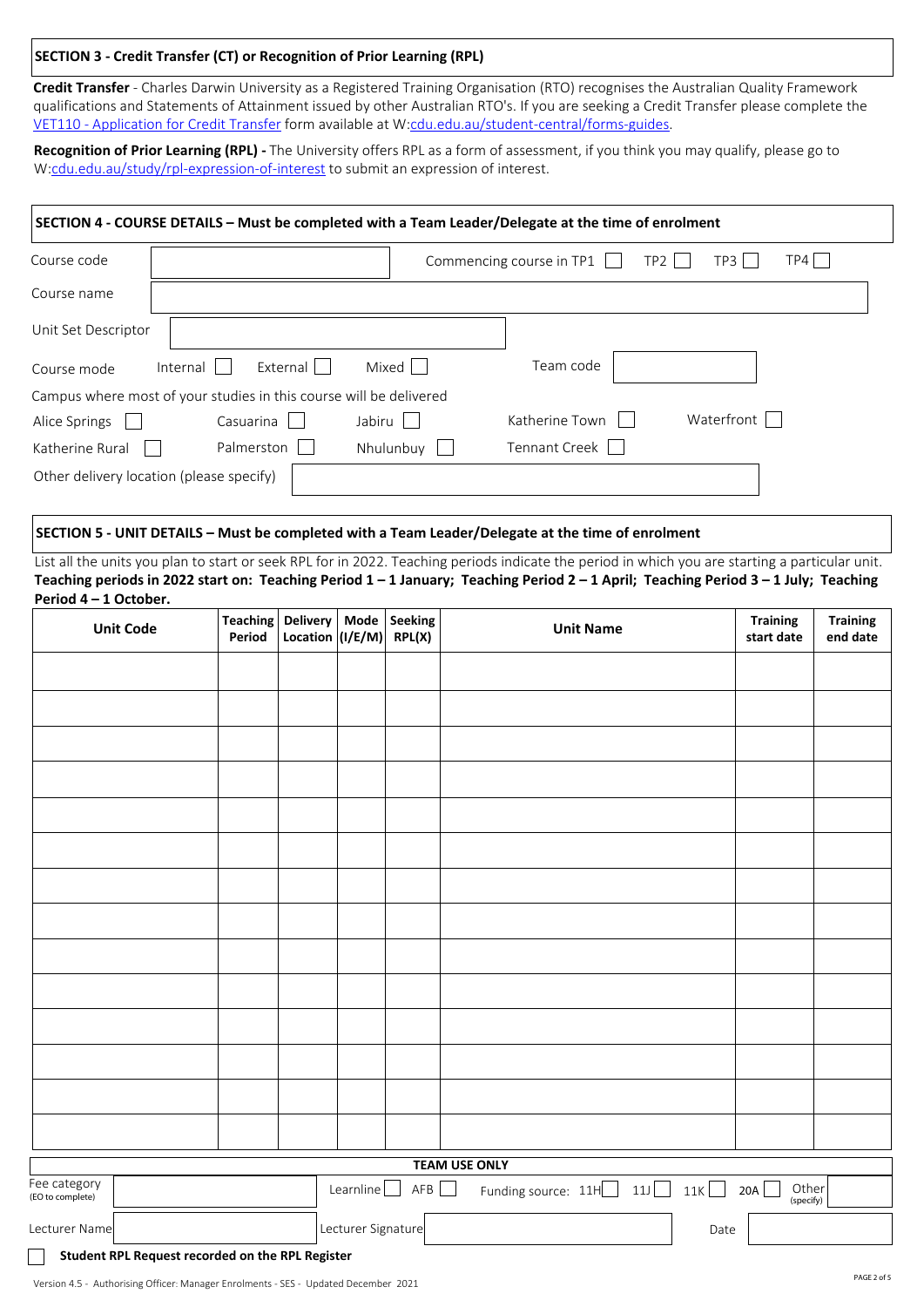| <b>SECTION 6 - STATISTICAL INFORMATION - All students must complete</b>                                                           |                                                                                                                                   |  |  |  |
|-----------------------------------------------------------------------------------------------------------------------------------|-----------------------------------------------------------------------------------------------------------------------------------|--|--|--|
| Q1. Citizenship and Residence status during this teaching period?                                                                 | What is your highest completed school level?<br>Q9.                                                                               |  |  |  |
| $\Box$ Australian citizen including Australian citizens with dual citizenship                                                     | $\Box$ Year 12 Completed<br>$\Box$ Year 9 or equivalent Completed                                                                 |  |  |  |
| Permanent Australian residency visa                                                                                               | $\Box$ Year 11 Completed<br>Year 8 or lower Completed<br>П                                                                        |  |  |  |
| $\Box$ New Zealand citizen                                                                                                        | □ Year 10 Completed<br>Did not go to school<br>$\Box$                                                                             |  |  |  |
| □ Temporary Australian residency visa*<br>*If you have indicated you are on a visa you will be required to provide a copy of your | Q10. Have you sucessfully completed any of the following                                                                          |  |  |  |
| passport/visa to assess your eligibility before your enrolment can be processed.                                                  | qualifications? Please tick all applicable boxes:                                                                                 |  |  |  |
| What is the postcode of the residential area in which you                                                                         |                                                                                                                                   |  |  |  |
| Q2.<br>usually live? (Not a PO Box Postcode)                                                                                      | 111 □ Doctoral Degree                                                                                                             |  |  |  |
|                                                                                                                                   | 112 Master Degree                                                                                                                 |  |  |  |
| $\Box$ Australian postcode                                                                                                        | 200 □ Graduate Diploma or Graduate Certificate<br>300 Bachelor Degree                                                             |  |  |  |
| $\Box$ Overseas address (You do not need to provide a postcode)                                                                   | 410 Advanced Diploma or Associate Degree                                                                                          |  |  |  |
| Q3. Do you speak a language other than English at home?                                                                           | 420 □ Diploma                                                                                                                     |  |  |  |
| 1201 □ No, English only. Proceed to Q4.                                                                                           | 511 □ Certificate IV                                                                                                              |  |  |  |
| $\Box$ Yes, other. Name the language that is spoken most often.                                                                   | $514$ $\Box$ Certificate III                                                                                                      |  |  |  |
|                                                                                                                                   | 521 □ Certificate II                                                                                                              |  |  |  |
|                                                                                                                                   | 524 Certificate I                                                                                                                 |  |  |  |
| How well do you speak English?<br>3 □ Not well                                                                                    | 000 □ None of the above                                                                                                           |  |  |  |
| $1$ $\Box$ Very well<br>$2 \square$ Well<br>$4 \Box$ Not at all                                                                   |                                                                                                                                   |  |  |  |
| Q4. In what country were you born?                                                                                                | Q11. Do you consider yourself to have a disability, impairment or                                                                 |  |  |  |
| 1101 □ Australia<br>$\Box$ Other Country                                                                                          | long-term medical condition which is likely to affect your                                                                        |  |  |  |
| (please specify)                                                                                                                  | study? Disclosing a disability is confidential.                                                                                   |  |  |  |
| Are you of Australian Aboriginal or Torres Strait Islander origin?<br>Q5.                                                         | □ No. Proceed to Q12.<br>$\Box$ Yes                                                                                               |  |  |  |
| 1 □ Yes, Aboriginal                                                                                                               | If yes, then please indicate the areas of disability, impairment                                                                  |  |  |  |
| 2 □ Yes, Torres Strait Islander<br>3 Yes, Aboriginal and Torres Strait Islander                                                   | or long-term condition.<br>$\Box$ Hearing/deaf<br>$\Box$ Mental illness                                                           |  |  |  |
| 4 Neither Aboriginal nor Torres Strait Islander                                                                                   | $\Box$ Physical<br>$\Box$ Acquired brain impairment                                                                               |  |  |  |
|                                                                                                                                   | $\Box$ Intellectual<br>$\Box$ Vision                                                                                              |  |  |  |
| Which of the following categories, best describes your current<br>Q6.                                                             | $\Box$ Learning<br>$\Box$ Medical condition                                                                                       |  |  |  |
| employment status? (Tick one box only)                                                                                            | $\Box$ Other                                                                                                                      |  |  |  |
| 01 □ Full-time employee                                                                                                           | Students are encouraged to contact the Disability Liaison                                                                         |  |  |  |
| 02 $\Box$ Part-time employee<br>03 □ Self-employed - not employing others                                                         | Officer if adjustments are required to undertake studies.                                                                         |  |  |  |
| 04 □ Employer                                                                                                                     | Please indicate if you would like to be contacted in regards to                                                                   |  |  |  |
| 05 □ Employed - unpaid worker in a family business                                                                                | services available for students with disabilities.                                                                                |  |  |  |
| 06 $\Box$ Unemployed - seeking full-time work                                                                                     | $\Box$ Yes<br>$\Box$ No                                                                                                           |  |  |  |
| 07 Unemployed - seeking part-time work                                                                                            | Q12. Of the following categories, which best describes your main                                                                  |  |  |  |
| 08 $\Box$ Not employed - not seeking employment                                                                                   | reason for undertaking this study. (Tick one box only)                                                                            |  |  |  |
| Q7. Are you still attending secondary school?                                                                                     | 01 $\Box$ To get a job<br>08 □ To get into another<br>course of study<br>02 □ To develop existing business                        |  |  |  |
| $\Box$ No                                                                                                                         | 03 □ To start my own business<br>$11$ $\Box$ Other reasons                                                                        |  |  |  |
| $\Box$ Yes, Name of school                                                                                                        | 04 □ To try for a different career<br>12 G For personal interest or                                                               |  |  |  |
|                                                                                                                                   | self-development<br>05 □ To get a better job/promotion                                                                            |  |  |  |
| Are you an International Secondary School Student Visa holder?                                                                    | 13 □ To get skills for<br>06 $\Box$ It was a requirement of my job                                                                |  |  |  |
| Yes<br>No                                                                                                                         | community/voluntary work<br>07 □ I wanted extra skills for                                                                        |  |  |  |
| In which year did you complete your highest school level?<br>Q8.                                                                  | my job                                                                                                                            |  |  |  |
| Years 8 - 12 ONLY<br>(Leave blank if you did not go to school)                                                                    |                                                                                                                                   |  |  |  |
|                                                                                                                                   | Q13. Do you intend to complete the whole qualification/course or do<br>you intend to complete a set of units? (Tick one box only) |  |  |  |
|                                                                                                                                   | Qualification<br>Units                                                                                                            |  |  |  |
|                                                                                                                                   |                                                                                                                                   |  |  |  |
|                                                                                                                                   |                                                                                                                                   |  |  |  |

# **SECTION 7 - THIRD PARTY SPONSORSHIP**

If your course fees are going to be sponsored by a Third Party, the Third Party Authorisation form must be completed. The form is available at W:[cdu.edu.au/student-central/forms-guides](https://www.cdu.edu.au/student-central/forms-guides); forward the completed form as soon as possible to E: [student.central@cdu.edu.au](mailto:student.central@cdu.edu.au).

If you are an apprentice, please complete the VET105 - Apprentices Third Party Authorisation for Studies form, all other students must complete the VET104 - Third Party Authorisation for Studies form.

# **NOTE: Payment for CDU staff undertaking approved training should be handled by Journal Transfer**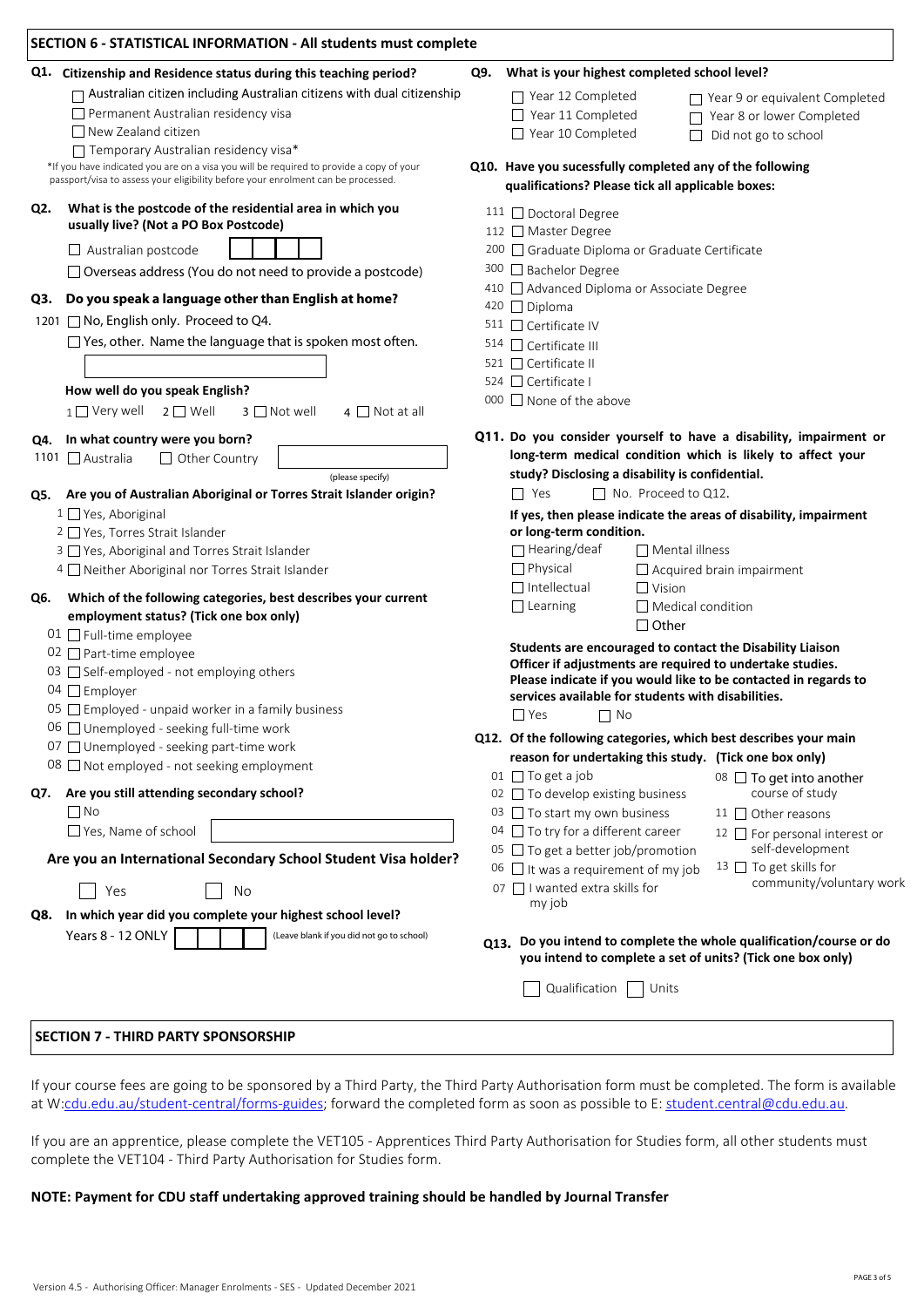# **SECTION 8 - PRIVACY STATEMENT & DECLARATION - All students must complete**

#### **Student Declaration**

- I have been informed of fees and charges associated with this course, including the requirements and timelines to withdraw without incurring fees. I agree to meet all enrolment deadlines and make payment of all fees arising from this enrolment by the due date. I understand that I must accept the consequences of not meeting these due dates in accordance with instructions either published by the University or sent to me in any correspondence from the University relating to my enrolment. 1.
- I further undertake to pay the prescribed fees and charges (if any) within the time allowed by CDU for such payment. 2.
- I understand that I am responsible for notifying Centrelink of study load or changes to study load where applicable. 3.
- I am aware of what is required for entry into this course. I have also read the course information, which is found on the web (https://www.cdu.edu.au/courses) 4.
- 5. I acknowledge that pertaining to VET enrolments; I have access to, and have read the information supplied in the VET Student Guide W[:cdu.edu.au/student-central/forms-guides](https://www.cdu.edu.au/student-central/forms-guides)
- I acknowledge that I have access to, and have read the information regarding VET Student Loans schemes, if applicable. W:[cdu.edu.au/vocational-education-training/current-vet-students/vet-student-loans](https://www.cdu.edu.au/vocational-education-training/current-vet-students/vet-student-loans) 6.
- I declare that if this course is supplied under NTG recurrent funding (including the entitlement) and if I am an NT or Commonwealth Government employee, I am undertaking this training for personal reasons and it is not professional development requested by my employer. 7.
- I acknowledge that while I am enrolled I will comply with the rules, policies, procedures and by-laws of Charles Darwin University. 8.
- 9. I acknowledge that CDU provides integrated student support throughout training, and authorise CDU to enrol me in student support modules as part of the enrolment process or on commencement of training if required.
- 10. I understand that Charles Darwin University will not disclose the information provided by me on this form to third parties, without my written consent, in accordance with Charles Darwin University's Privacy Policy, which is available at: W: [cdu.edu.au/governance/doclibrary/pol-032.pdf](http://www.cdu.edu.au/governance/doclibrary/pol-032.pdf)
- 11. I authorise the University to transfer, use and disclose any information provided by me to the University, or any information obtained in connection with this enrolment to all it's member institutions, the Universities Australia member institutions, the members of the Australasian Conference of Tertiary Admissions Centre (ACTAC), or other tertiary educational, any registration/accreditation board (including the Australian Health Practitioner Regulation Agency) or authority either in Australia or Overseas where the University reasonably considers it is necessary.
- 12. I acknowledge that the university is required to release personal information to the Australian Government Department of Education, Skills and Employment (DESE) and that DESE will collect and store my personal information in the Higher Education Information Management System (HEIMS). From 2021, HEIMS is being gradually replaced with TCSI and HEIMS will be decommissioned once TCSI is fully operational.

Transforming the Collection of Student Information (TCSI) - It aims to create a simpler way for CDU to collect, review and report information to DESE, Services Australia and the Australian Taxation Office (ATO).

- <sup>n</sup> We may disclose your personal information to Australian government agencies, including Services Australia (Department of Human Services) and ATO, where this is required or authorised by Australian law.
- <sup>n</sup>Information about your enrolment with CDU may be disclosed if you are claiming or receiving a payment from Services Australia.
- <sup>n</sup>You are still required to notify Services Australia of any change in circumstances that may affect your payment.

<sup>n</sup>Personal information disclosed to Services Australia is protected by law, including the Privacy Act 1988. More information about the way that Services Australia handles personal information can be found at W:[servicesaustralia.gov.au/individuals/privacy](https://www.servicesaustralia.gov.au/individuals/privacy)

- 13. I agree to be contacted via electronic means whilst I am a student at Charles Darwin University.
- 14. I acknowledge that I may be photographed, recorded and/or filmed while I am enrolled at Charles Darwin University (CDU). I hereby consent to the use of any photographs, film, videos and audio recording of my appearance for promotional, commercial and marketing purposes on any present or future media or means known or unknown by CDU. CDU will, wherever possible have regard to my cultural, family and personal sensitivities. I also acknowledge that I may cancel this consent at any time by contacting E: [student.central@cdu.edu.au.](mailto:student.central@cdu.edu.au)
- 15. I acknowledge that it is my responsibility to provide a Unique Student Identifier (USI). I authorise Charles Darwin University to verify a USI supplied by me; or search for and locate an existing USI; or obtain a USI on my behalf, and view my training records and results on the USI website. I understand that if my USI is not recorded, no qualifications or statements of attainment can be issued.
- 16. I declare that the information I have supplied is, to the best of my knowledge, correct and complete.
- 17. I understand that the giving of forged, false or misleading information may lead to the cancellation of my enrolment.